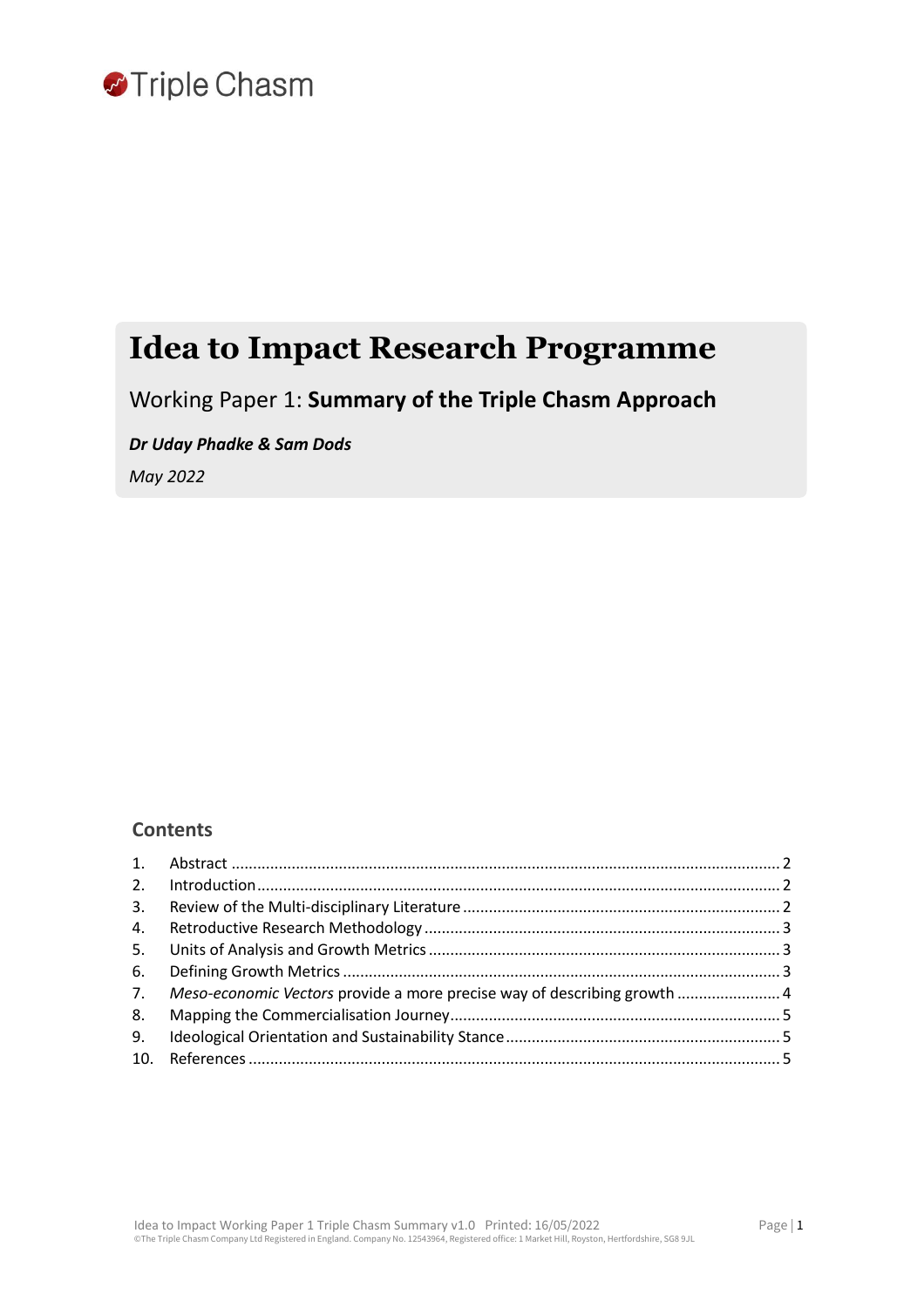# **O**Triple Chasm

## <span id="page-1-0"></span>**1. Abstract**

This is a summary of the Triple Chasm approach and provides an overview the 5-part working paper which examines how science and technology enabled innovation is commercialised.

In **Part 1**, we look at the challenge of reconciling data from 7 distinct disciplines which address sub-sets of this challenge: detailed review of the extant literature led to the design of a *Retroductive* research strategy which enabled a quantitative examination of the 'best' units of analysis followed by the measurement and analysis of 170+ variables.

In **Part 2**, we defined a more precise way of defining maturity based on defining the Commercialisation Readiness Level (CRL) and compared this with the more commonly used Technology Readiness Level (TRL), to show how CRL provides a better assessment of growth.

In **Part 3,** we explore how 12 meso-economic Vectors (or 'levers' governing growth) can be used to describe the key components of growth.

In **Part 4**, we combine the maturity mapping based on CRL with the meso-economic Vectors in order to describe the Commercialism Journey.

In **Part 5**, we 'animate' the meso-economic Vector model to understand and model how 'ideological orientation' can shape the relative importance and impact of the different vectors, in particular how we can use it to tackle the UN's Sustainable Development Goals.

## <span id="page-1-1"></span>**2. Introduction**

Investment in research and development globally is predicated on the premise that science and technology-enabled innovations hold the key to growth, but the process of translating ideas into value and impact is not well-understood. Mazzucato & Jacobs<sup>1</sup> identify three broad components of this translation challenge:

- We need a *richer characterisation of markets and businesses* within them: rather than resorting to simplistic notions of market failure, we need to understand the outcome of interactions between the wide range of existing, new, and emerging actors, ownership structures, and regulatory environments
- We need a more *dynamic and accurate understanding* of how innovation is actually *translated* into impact, which builds on Schumpeter's<sup>2</sup> original analysis: we need to understand the meso-economics of growth, which drives non-equilibrium growth
- We need to recognise the *critical role of the public sector in the innovation process:*  creation of economic value is a collective process, as lucidly described by Keynes $3$

Our research programme, started in 2010, is designed to explore how science and technologyenabled innovation is actually commercialised. The key results from this research so far can be summarised as follows:

## <span id="page-1-2"></span>**3. Review of the Multi-disciplinary Literature**

• Our survey covered seven research genres: entrepreneurship; technology management; funding and investment; 'conventional' business school literature largely based on case studies; practitioner-based approaches based on tools and methods; specialist literature which addresses talent, leadership, and culture; and research on customers, marketing & distribution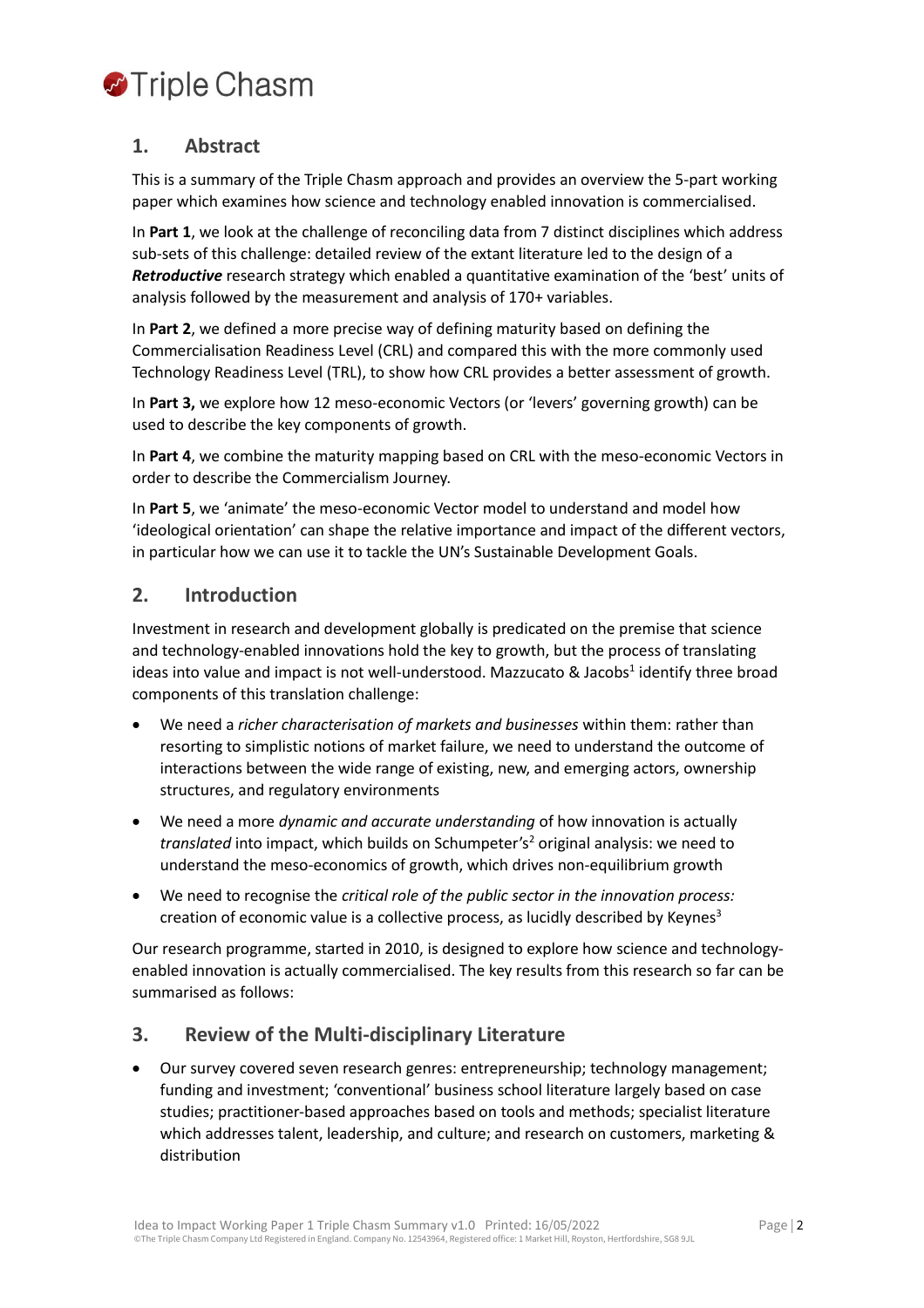

- Differences in perspective between the seven genres highlight the challenges in understanding commercialisation
- Our analysis concluded that we need a way of integrating insights from different disciplines into a coherent narrative under-pinned by empirical data.

### <span id="page-2-0"></span>**4. Retroductive Research Methodology**

Tackling this complex challenge requires an *integrative* approach to the research strategy and precise definition of the research questions we are trying to answer. The philosophical approach used is *retroductive*: the process starts with qualitative research based on questionnaires and interviews and ends up in quantitative mode, with clear definition of the start and end points relative to the lifetime of any concept.

#### <span id="page-2-1"></span>**5. Units of Analysis and Growth Metrics**

- Our research showed the need to reconcile three different *units of analysis* which are used by different research disciplines: *idea, product, and company*.
- We use the term *company,* rather than *firm* to encapsulate a wide range of organisations, from traditional companies to 'not-for-profit' companies.
- Our new approach is based on **product as the primary unit of analysis,** treating *idea* as a product pre-cursor and aggregating products into a *product portfolio* to address the company level
- The approach is based on measuring 170+ variables, derived from the literature search and innovation round tables with stakeholders
- The problem of heterogeneous metrics for these different growth variables is tackled by postulating a *new performative metric which defines commercialisation intensity*
- The dynamics of the growth metrics are clarified by understanding the difference between 'point' data, 'low frequency' data where sampling can only occur from time and time, and 'high-frequency' data where it is possible to continuously track a variable.

#### <span id="page-2-2"></span>**6. Defining Growth Metrics**

- The research literature describes many different measures of growth, including revenues, number of employees, company valuation, and funds raised, which sadly do not always provide consistent measures of growth
- Our research confirmed that cumulative *customer* growth is the 'best' measure of growth
- The empirical data on cumulative customer growth confirms that innovation-enabled growth can be described by the *diffusion* equation, consistent with previous research literature
- However, our research shows that previous work *over-estimates* growth at the earlier stages, and there is no reliable evidence to support the 5 customer types defined in this literature
- Instead, our research confirms that product growth is characterized by only 3 customer types: proto-customers, charter customers, and mainstream customers. We use this data to formulate the new *Triple Chasm Model* for growth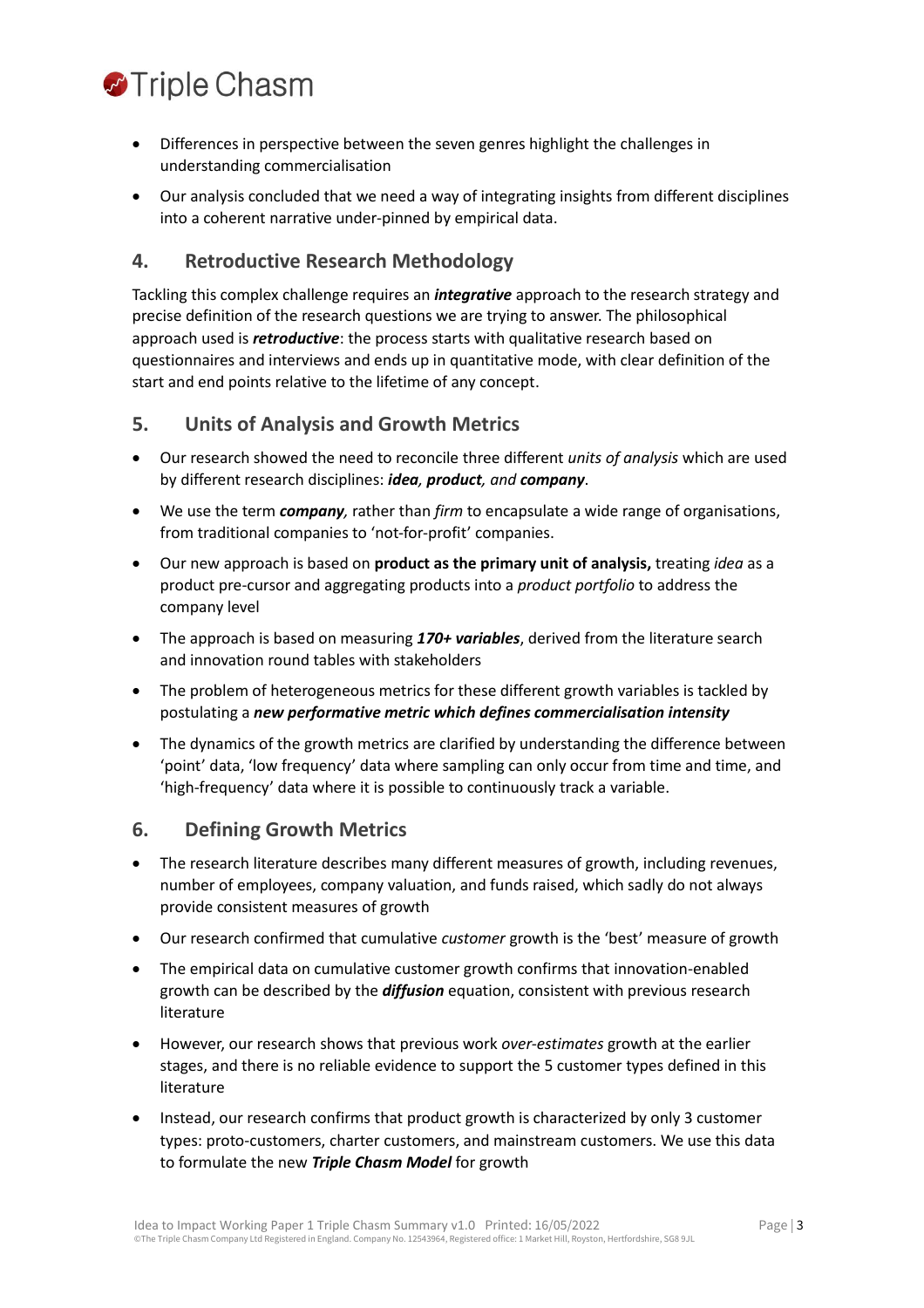

- We then use this model to define a more precise way of measuring maturity based on *Commercialisation Readiness Level* (**CRL**)
- We compare this new measure with the more commonly used Technology Readiness Level (TRL) to show how CRL provides a better measure of growth than the several different versions of TRL based on the NASA approach initially developed for space missions

## <span id="page-3-0"></span>**7.** *Meso-economic Vectors* **provide a more precise way of describing growth**

- Most research literature focuses on small 'sub-sets' of the variables which govern growth, only providing a partial picture of the key growth drivers
- We use empirical data on the 170+ growth variables to develop a **comprehensive** mesoeconomic Vector approach which allows us to define and understand all the driving forces which shape growth
- This approach builds on Schumpeter's seminal work on the micro-meso-macro continuum
- The key steps in our methodology are based on defining the *relevance* of each of these variables; we then cluster the variables into a smaller set of 'vectors' and sub-vectors' using k-means clustering techniques 'guided' by the qualitative insights gained in the literature search
- Using this approach allows us to define 12 new meso-economic vectors (with sub-vectors):
	- o 4 External Vectors: Market Spaces; Proposition Framing, Competition & Regulation; Customer Typology; Distribution, Marketing & Sales
	- o 6 Internal Vectors: Contingent Technology Development; Intellectual Property Management; Product & Service Definition; Manufacturing & Deployment; Human Capital; Funding & Investment
	- o 2 Composite (or Trade-off) Vectors: Strategic Positioning; Business Models
- We then define a new measure describing the relative strength of each vector (and its constituents) and its execution, which we describe as the **Commercialisation Intensity**  (Relevance X Execution), which allows us to compare variables which are typically measured using different metrics and scales
- This allows us to explore patterns for how the meso-economic vectors change over time for any idea/product/company, and also to explore differences in the relative importance of different growth drivers as shown in Figure 1 below
- Understanding these differences provides a new way of looking at strategic priorities which is superior to other historic approaches.